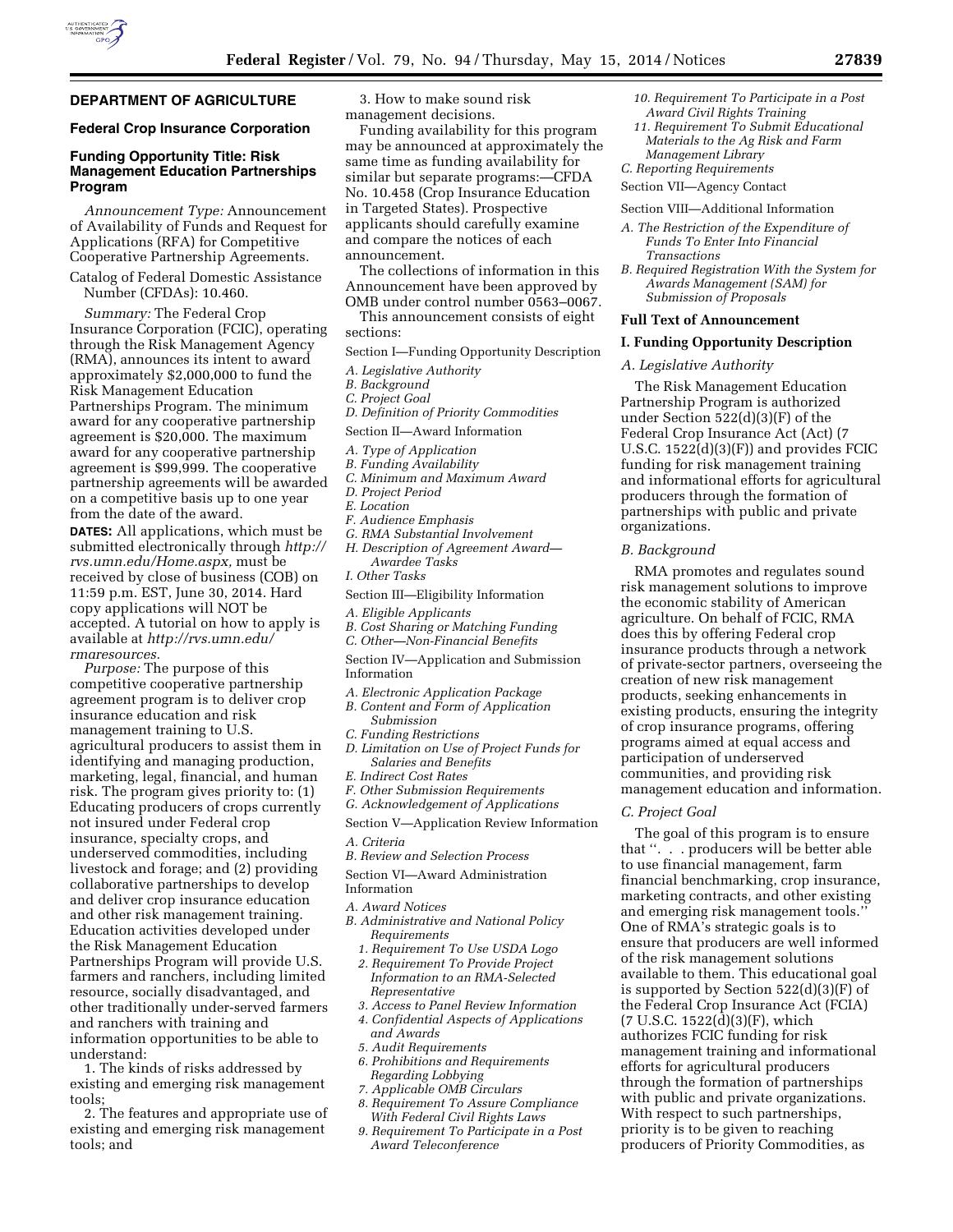defined below. A project is considered as giving priority to Priority Commodities if 75 percent of the educational and training activities of the project are directed to producers of any one of the three classes of commodities listed in the definition of Priority Commodities or any combination of the three classes.

### *D. Definition of Priority Commodities*

For purposes of this program, Priority Commodities are defined as:

1. *Agricultural commodities covered by (7 U.S.C. 7333).* Commodities in this group are commercial crops that are not covered by catastrophic risk protection crop insurance, are used for food or fiber (except livestock), and specifically include, but are not limited to, floricultural, ornamental nursery, Christmas trees, turf grass sod, aquaculture (including ornamental fish), and industrial crops.

1. *Specialty crops.* Commodities in this group may or may not be covered under a Federal crop insurance plan and include, but are not limited to, fruits, vegetables, tree nuts, syrups, honey, roots, herbs, and highly specialized varieties of traditional crops.

2. *Underserved commodities.* This group includes: (a) Commodities, including livestock and forage, that are covered by a Federal crop insurance plan but for which participation in an area is below the national average; and (b) commodities, including livestock and forage, with inadequate crop insurance coverage.

For the 2014 fiscal year, the FCIC Board of Directors and the FCIC Manager are seeking projects that (1) address one or more of the Priority Commodities (as defined above), (2) provides Crop Insurance Education on FCIC approved policies, or (3) address one or more of the five (5) areas of risk described as Production, Legal, Financial, Marketing or Human Risk including but not limited to:

• Crop Insurance Education on:

Æ Pasture, Rangeland and Forage

- (Rainfall Index) program;
- **Pasture, Rangeland and Forage** (Vegetative Index) program;
	- Specialty Crops;

Æ Organic production practices and Organic prices;

 $\sigma$  AGR/AGR-lite or Whole Farm;

**Supplemental Coverage Option** (SCO);

 $\circ$  Stacked Income Protection Plan (STAX) where available;

- Recordkeeping practices;
- Farm Financial Benchmarking;
- Crop Insurance Education and Risk Management Training to producers in

designated Strike Force or Promise Zones areas as defined by USDA; or

• Translating RMA Risk Management Education brochures into Spanish, Hmong or Navajo language for producer crop insurance education.

#### **II. Award Information**

### *A. Type of Application*

Only electronic applications will be accepted and they must be submitted through *[http://rvs.umn.edu/Home.aspx.](http://rvs.umn.edu/Home.aspx)*  Hard copy applications will NOT be accepted. Applications submitted to the Risk Management Education Partnerships Program are new applications: There are no renewals. All applications will be reviewed competitively using the selection process and evaluation criteria described in Section V—Application Review Process. Each award will be designated as a Cooperative Partnership Agreement, which will require substantial involvement by RMA (Section II, G).

### *B. Funding Availability*

There is no commitment by USDA to fund any particular application. Approximately \$2,000,000 is available in fiscal year 2014. All awards will be made and agreements finalized no later than September 1, 2014 with the project start date of September 30, 2014.

#### *C. Minimum and Maximum Award*

Any application that requests Federal funding of less than \$20,000 or more than \$99,999 for a project will be rejected. RMA also reserves the right to fund successful applications at an amount less than requested if it is judged that the application can be implemented at a lower funding level.

#### *D. Project Period*

Projects will be funded for a period of up to one year from the project starting date.

#### *E. Location*

RMA Regional Offices and the States available for competition for this award are listed below. Staff from the respective RMA Regional Offices will provide substantial involvement (as defined in G below) for projects conducted within the Region.

Billings, Montana Regional Office: (MT, ND, SD, and WY)

- Davis, California Regional Office: (AZ, CA, HI, NV, and UT)
- Jackson, Mississippi Regional Office: (AR, KY, LA, MS, and TN)
- Oklahoma City, Oklahoma Regional Office: (NM, OK, and TX)
- Raleigh, North Carolina Regional Office: (CT, DE, ME, MD, MA, NH, NJ, NY, NC, PA, RI, VT, VA, and WV)
- Spokane, Washington Regional Office: (AK, ID, OR, and WA)
- Springfield, Illinois Regional Office: (IL, IN, MI, and OH)
- St. Paul, Minnesota Regional Office: (IA, MN, and WI)
- Topeka, Kansas Regional Office: (CO, KS, MO, and NE)
- Valdosta, Georgia Regional Office: (AL, FL, GA, PR, and SC)

Each application must clearly designate the RMA Region where educational activities will be conducted in the application narrative in block 12 of the SF–424 form. Applications without this designation will be rejected. Applications may designate more than one state but cannot designate more than one RMA Region. Applications with proposed activities in more than one state all serviced by the same RMA Region are acceptable. Single applications proposing to conduct educational activities in states served by more than one RMA Region will be rejected. Applications serving Tribal Nations will be accepted and managed from the RMA Regional office serving the designated Tribal Office.

#### *F. Audience Emphasis*

Audience emphasis is on U.S. producers and ranchers, while reaching out to, for example, small, limited resource and socially disadvantaged producers and ranchers to ensure they are given the opportunity to participate in educational activities. Other Producer types to which the Applicant may propose to direct its training may include, but are not necessarily limited to, traditional farmers and ranchers; new and beginning farmers; women; veterans; minority producers, crop insurance educational activities and risk management strategies to farmers and ranchers producing and marketing their products as part of a local or regional food system; and producers living in areas designated as Strike Force or Promise Zone communities as defined by USDA, provided that the producers in these categories that are emphasized also meet the minimum statutory criteria.

### *G. RMA Substantial Involvement*

FCIC, working through RMA, will be substantially involved during the performance of the funded project through RMA's ten (10) Regional Offices (see E above). Potential types of substantial involvement may include, but are not limited to, the following activities.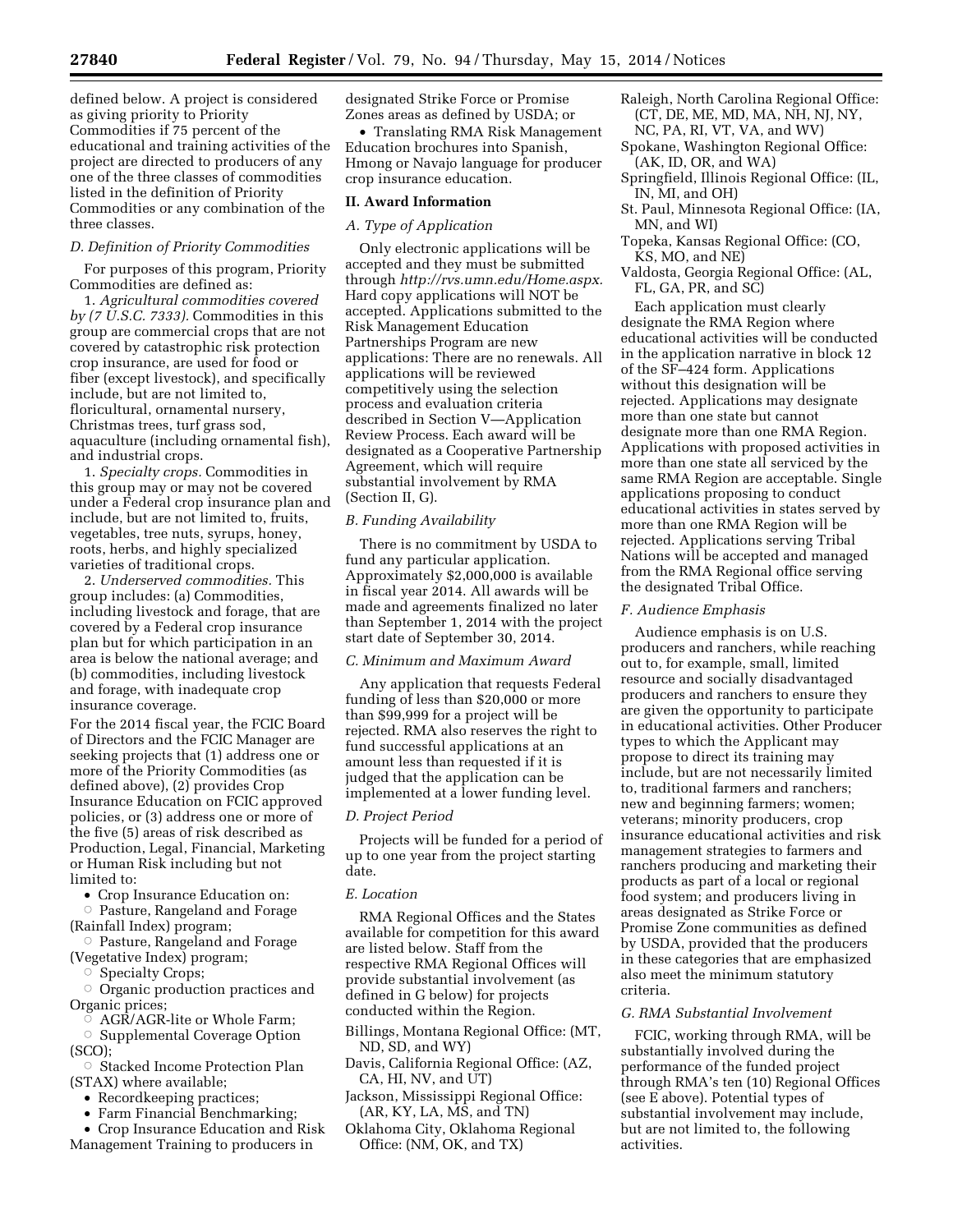1. Collaborate with the awardee in assembling, reviewing, and approving crop insurance and risk management materials for producers in the designated RMA Region.

2. Collaborate with the awardee in reviewing and approving a promotional program for raising awareness for crop insurance and risk management and for informing producers of training and informational opportunities in the RMA Region.

3. Collaborate with the awardee on the delivery of education to producers and agribusiness leaders in the RMA Region. This will include: (a) Reviewing and approving in advance all producer and agribusiness leader educational activities; (b) advising the project leader on technical issues related to crop insurance education and information; and (c) assisting the project leader in informing crop insurance professionals about educational activity plans and scheduled meetings.

4. Conduct an evaluation of the performance of the awardee in meeting the tasks of the project.

Applications that do not address substantial involvement by RMA will be rejected.

### *H. Description of Agreement Award— Awardee Tasks*

In conducting activities to achieve the purpose and goal of this program in a designated RMA Region, the awardee will be responsible for performing the following tasks:

1. Develop and conduct a promotional program in English or a non-English language to producers as appropriate to the audience. This program will include activities using media, newsletters, publications, or other appropriate informational dissemination techniques that are designed to: (a) raise awareness for crop insurance and risk management; (b) inform producers of the availability of crop insurance and risk management tools; and (c) inform producers and agribusiness leaders in the designated RMA Region of training and informational opportunities.

2. Deliver crop insurance and risk management training in English or non-English language as appropriate to the audience as well as informational opportunities to agricultural producers and agribusiness professionals in the designated RMA Region. This will include organizing and delivering educational activities using the instructional materials assembled by the awardee to meet the local needs of agricultural producers. Activities should be directed primarily to agricultural producers, but may include those agribusiness professionals that have

frequent opportunities to advise producers on risk management tools and decisions.

3. Document all educational activities conducted under the cooperative partnership agreement and the results of such activities, including criteria and indicators used to evaluate the success of the program. The awardee will also be required to provide information to RMA as requested for evaluation purposes.

#### *I. Other Tasks*

In addition to the specific, required tasks listed above, the applicant may propose additional tasks that would contribute directly to the purpose of this program such as but not limited to individual or group Good Agricultural Practices (GAP) certification, other foodsafety related education and training activities, or activities targeting producers engaged in local or regional food systems, such as those selling at farmers markets. For any proposed additional task, the applicant must identify the objective of the task, specific time lines for performing the tasks, and the specific responsibilities of the applicant and any entities working with the applicant in the development or delivery of the project

#### **III. Eligibility Information**

#### *A. Eligible Applicants*

Eligible applicants include not-forprofit organizations, State Departments of Agriculture, State Cooperative Extension Services; Federal, State, or tribal agencies; groups representing producers, community based organizations or a coalition of community-based organization that has demonstrated experience in providing agricultural or other agricultural-related services to producers; nongovernmental organizations; junior and four-year colleges or universities or foundations maintained by a college or university (including Minority Serving Institutions); faith-based organizations and other appropriate partners with the capacity to lead a local program of crop insurance and risk management education for producers in an RMA Region.

1. Individuals are not eligible applicants.

2. Although an applicant may be eligible to compete for an award based on its status as an eligible entity, other factors may exclude an applicant from receiving Federal assistance under this program governed by Federal law and regulations (e.g. debarment and suspension; a determination of nonperformance on a prior contract,

cooperative partnership agreement, or grant; or a determination of a violation of applicable ethical standards.) Applications in which the applicant or any of the partners are ineligible or excluded persons will be rejected in their entirety.

3. Private organizations that are involved in the sale of Federal crop insurance, or that have financial ties to such organizations, are eligible to apply for funding under this Announcement. However, such entities and their partners, affiliates, and collaborators for this Announcement will not receive funding to conduct activities that are already required under a Standard Reinsurance Agreement or any other agreement in effect between FCIC/RMA and the entity, or between FCIC/RMA and any of the partners, affiliates, or collaborators for awards under this Announcement. In addition, such entities and their partners, affiliates, and collaborators for this Announcement will not be allowed to receive funding to conduct activities that could be perceived by producers as promoting the services or products of one company over the services or products of another company that provides the same or similar services or products. If applying for funding, such organizations must be aware of potential conflicts of interest and must describe in their application the specific actions they will take to avoid actual and perceived conflicts of interest.

### *B. Cost Sharing or Matching Funding*

Although RMA prefers cost sharing by the applicant, this program has neither a cost sharing nor a matching requirement.

### *C. Non-Financial Benefits*

To be eligible, applicants must also be able to demonstrate that they will receive a non-financial benefit as a result of a cooperative partnership agreement. Non-financial benefits must accrue to the applicant and must include more than the ability to provide employment income to the applicant or for the applicant's employees or the community. The applicant must demonstrate that performance under the cooperative partnership agreement will further the specific mission of the applicant (such as providing research or activities necessary for graduate or other students to complete their educational program). Applications that do not demonstrate a non-financial benefit will be rejected.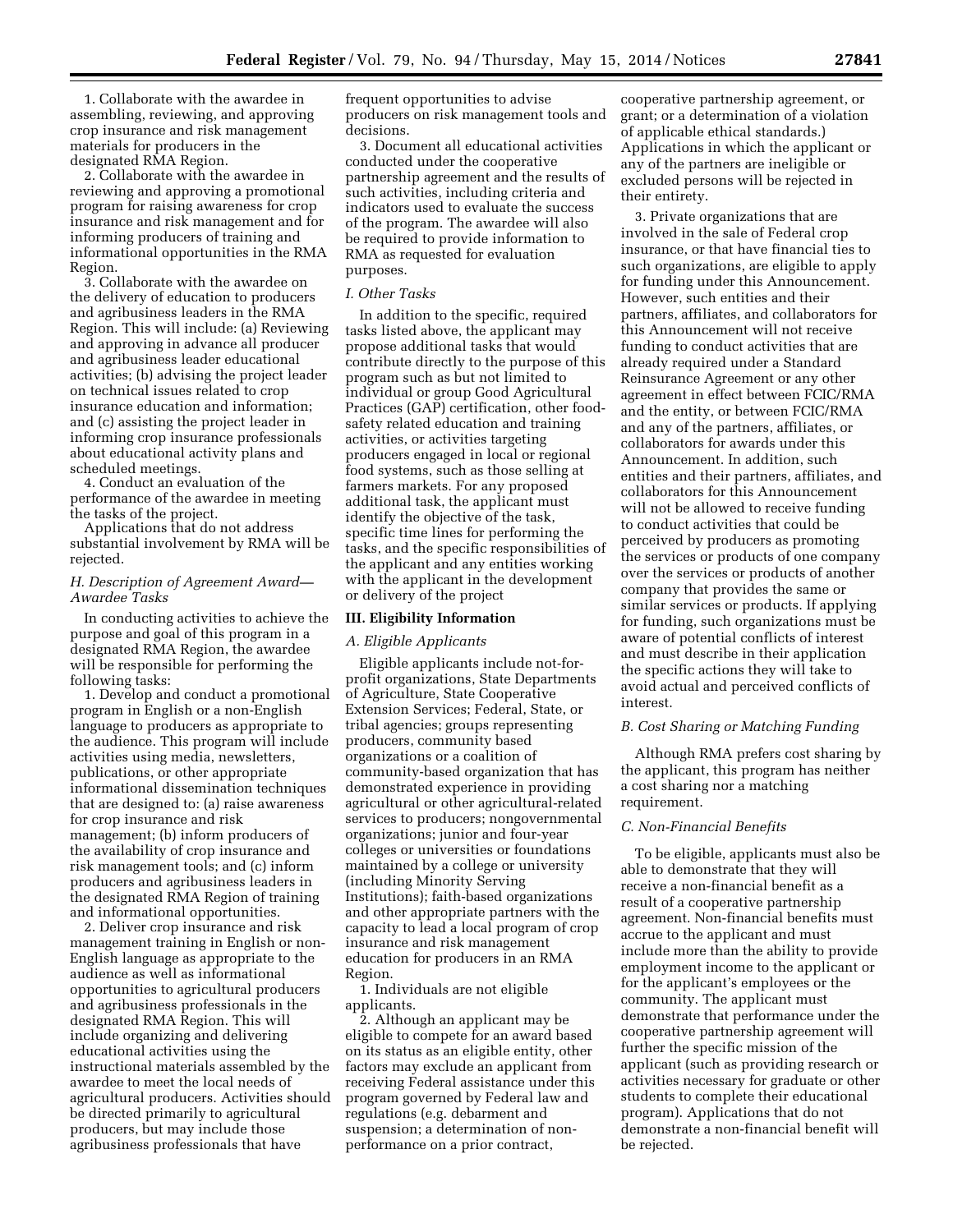### **IV. Application and Submission Information**

# *A. Electronic Application Package*

Only electronic applications will be accepted and they must be submitted to *<http://rvs.umn.edu/Home.aspx>* in response to this Announcement. Prior to preparing an application, it is suggested that the Project Director (PD) first contact an Authorized Representative (AR) or the Authorized Organizational Representative (AOR) to determine if the organization is prepared to submit electronic applications through *[http://](http://rvs.umn.edu/Home.aspx) [rvs.umn.edu/Home.aspx.](http://rvs.umn.edu/Home.aspx)* Applicants must have a Duns and Bradstreet number and must be registered in System for Awards Management (*[www.SAM.gov](http://www.SAM.gov)*).

### *B. Content and Form of Application Submission*

The applicant is strongly encouraged to use the tutorial located at *[http://](http://rvs.umn.edu/Home.aspx) [rvs.umn.edu/Home.aspx.](http://rvs.umn.edu/Home.aspx)* After completing the tutorial, the final application must be submitted to the same site: *[http://rvs.umn.edu/](http://rvs.umn.edu/Home.aspx) [Home.aspx.](http://rvs.umn.edu/Home.aspx)* Hard copy of the application will not be accepted. The system will prompt the applicant for the following items:

1. Project Information. Information must include the Project Name, RMA Regional Office, State/Area, Project Director's Name and Contact Information; the second, or alternative Project Director's Name and Contact Information, and a Financial Representative or Grants Office Official and Contact Information. A second Point of Contact Name and Contact Information may be added at the discretion of the applicant.

2. Executive Summary of the Project (limit 200 words). This is a summary of the project and includes the project's goal and objectives, location of work, audience to be reached, and expected impacts and results of the work completed.

3. Proposed Results. Applicants must clearly identify the specific actions producers will take as a result of the education activities.

4. Audience Emphasis. Applicant may select one or more audiences that the project will intentionally reach.

5. Statement of Work. The Statement of Work (SOW) is in a table format and must clearly identify each task associated with the work, the objective of each, specific time lines for performing each task, and the responsible party for completing the activities listed under each task including the specific responsibilities of applicant, the applicant's partner(s), and RMA's substantial involvement. Tasks that directly involve producer participants, such as workshops, must estimate the number of participants to be reached. The SOW must be very clear on who does what, where, and when, as well as, the objective for each task.

6. Proposal Narrative (limit of 600 words). The proposal narrative is a description of work to be done, why the work is important, who will benefit from the work and any additional explanation of the expected results entered under Proposed Results that you want to communicate. The narrative should (a) discuss specific crop insurance education and risk management training to be developed for use with producers; (b) identify the location and number of meetings that will be held; (c) reasonably estimate the total number of producers for each session or meeting identified in the Statement of Work that will be reached through (i) direct face-to face educational activities with an explanation of how the number was determined and (ii) through other means such as direct mailings, Web site, etc. with an explanation of how the number determined; (d) provide an estimate of the number of training hours that will be conducted with an explanation of how the number was determined; (e) provide an estimated cost per producer with an explanation of how the cost was determined, and (f) discuss the methods and resulting measures used to evaluate the results of the education and training delivered to producers.

7. Team and Partners. There are three subsections under Team and Partners. (1) Key Personnel: This section must list designated key personnel employed directly by the applicant, any partner(s) of the applicant, or consultant(s) of the applicant or applicant's partner who will have significant involvement on this project. Each person identified must be described by title, role, and responsibilities including what skills, knowledge, and experience that they will provide that is not already present in the applicant's organization, as well as why that skill, knowledge, or experience is important and what will be the cost and benefit of their involvement. Specific tasks in the SOW designated to them must agree with this section of the application or the application will be rejected. (2) Organizational Capacity: The organizational capacity of the applicant must be described to assure RMA that designated key personnel, contracted employees, partners or consultants working on the project have the skills, knowledge, and experience to do the work described in the SOW and have

the necessary resources to add other team members as necessary to complete the work. (3) Partnering Plan: To submit a successful Partnering Plan, all partners of the applicant working on the project must submit a Letter of Commitment which clearly states that the named partner will work with the applicant on the project, if awarded, as well as the role and responsibilities assigned.

8. Budget Narrative must show the total cost for the project. The budget narrative must also include the cost per producer. The budget must describe how category costs listed on the SF 424– A are derived. The budget narrative must provide enough detail for reviewers to easily understand how costs were determined and how they relate to the tasks listed in the SOW. There must be a relationship between work planned and performed to the costs incurred.

9. Priority Priorities. This section must list the Priorities Commodities addressed as defined in Section I, D.

10. RMA Substantial Involvement. This section must describe RMA assistance as defined under RMA Substantial Involvement in Section II, G.

11. Non-Financial Benefits. This section must describe the Non-Financial Benefits from the proposed project as defined in Section III, C.

12. Requested Documents 9. RMA Substantial Involvement. This section must describe RMA assistance as defined under RMA Substantial Involvement in Section II, G.

10. Non-Financial Benefits. This section must describe the Non-Financial Benefits from the proposed project as defined in Section III, C.

11. Requested Documents (to be downloaded from the system, completed and uploaded prior to submission of the application).

• A completed OMB Standard Form 424, ''Application for Federal Assistance.''

• A completed OMB Standard Form 424–A, ''Budget Information—Nonconstruction Programs.'' Federal funding requested (the total of direct and indirect costs) must not be less than \$20,000 or exceed \$99,999.

• A completed OMB Standard Form 424–B, ''Assurances, Non-constructive Programs.''

• A completed and signed OMB Standard Form LLL, Disclosure of Lobbying Activities.

• A completed and signed AD–1049, Certification Regarding Drug-Free Workplace.

• Current and Pending Report. This form contains a document called the Current and Pending Report. On the Current and Pending Report you must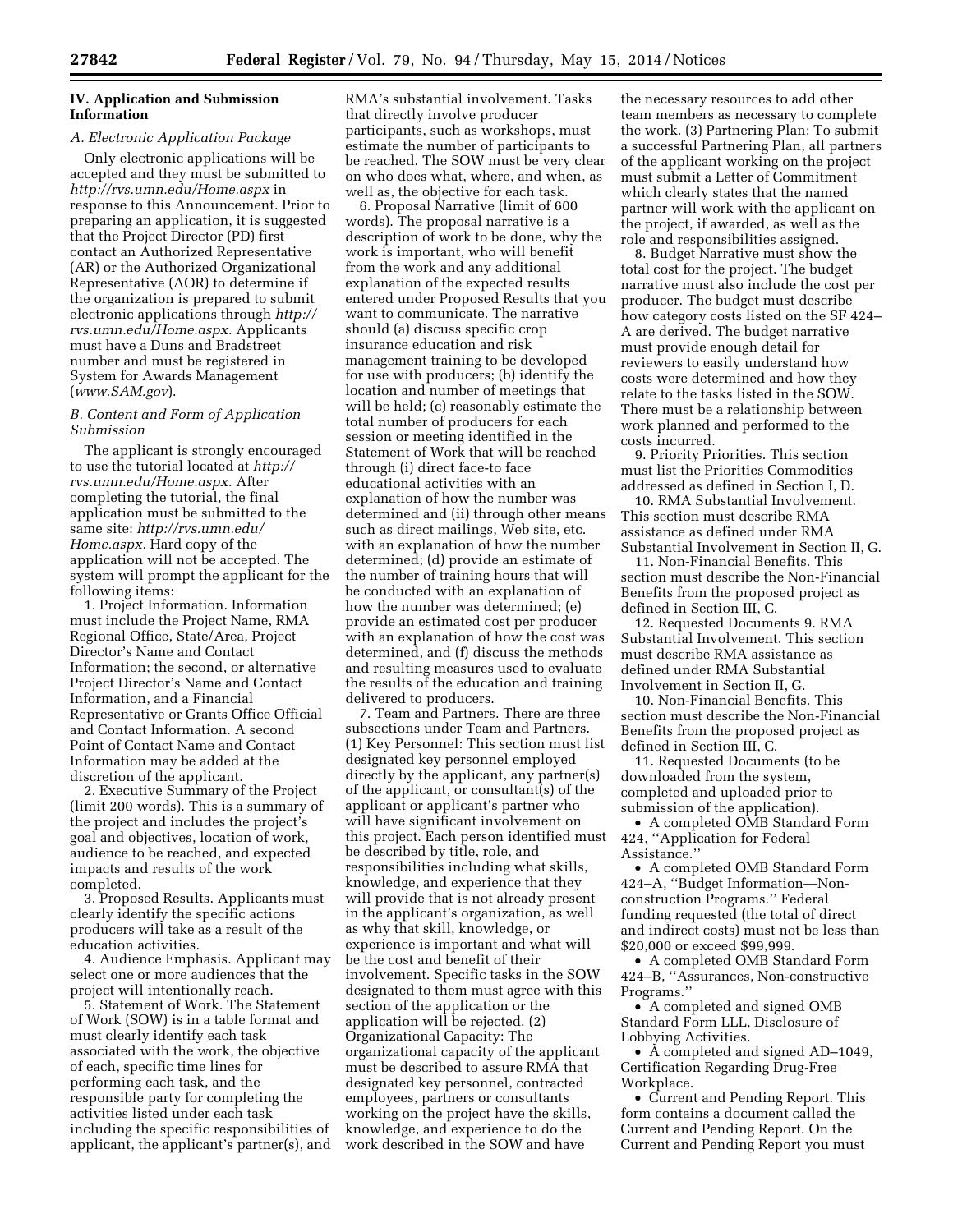state for this fiscal year if this application is a duplicate application or overlaps substantially with another application already submitted to or funded by another USDA Agency, including RMA, or other private organization. The percentage of each person's time associated with the work to be done under this project must be identified in the application. The total percentage of time for both ''Current'' and ''Pending'' projects must not exceed 100% of each person's time. Applicants must list all current public or private employment arrangements or financial support associated with the project or any of the personnel that are part of the project, regardless of whether such arrangements or funding constitute part of the project under this Announcement (supporting agency, amount of award, effective date, expiration date, expiration date of award, etc.). If the applicant has no projects to list, ''N/A'' should be shown on the form. An application submitted under this RFA that duplicates or overlaps substantially with any application already reviewed and funded (or to be funded) by any other organization or agency, including but not limited to other RMA, USDA, and Federal government programs, will not be funded under this program. RMA reserves the right to reject your application based on the review of this information.

Letters of Commitment. A Letter of Commitment is required from each partner or consultant partner of the applicant who will do the specific task as identified in the SOW. The Letters must (1) be dated within 45 days of the submission and (2) list the specific tasks to be done. Applications that do not include the items listed above will be considered incomplete, will not receive further consideration, and will be rejected.

### *C. Funding Restrictions*

RMA cooperative partnership agreement funds may not be used to:

a. Plan, repair, rehabilitate, acquire, or construct a building or facility including a processing facility;

b. Purchase, rent, or install fixed equipment;

c. Purchase portable equipment (such as laptops, I-pads, cell phones, projectors or similar items. Rental or lease fees are payable from RMA funds for such items in lieu of purchase.)

d. Repair or maintain privately owned vehicles;

e. Pay for the preparation of the cooperative agreement application;

f. Fund political activities;

g. Purchase alcohol, food, beverage, give-away promotional items, or entertainment;

h. Lend money to support farming or agricultural business operation or expansion;

i. Pay costs incurred prior to receiving a cooperative agreement;

j. Provide producer scholarships to meetings, seminars or similar events;

k. Pay entrance fees, conference registration fees, or other expenses to conferences or similar activities for any person not on the agenda or not working at an event booth promoting RMA programs or the RMA funded project. These expenses will not be paid for the awardee's Board of Directors, family members or similar entities. These fees will not be paid for the awardee to attend personal development training in order to train producers;

l. Pay costs associated 501(c) applications;

m. Fund any activities prohibited in 7 CFR Parts 3015 and 3019, as applicable.

### *D. Limitation on Use of Project Funds for Salaries and Benefits*

Total costs for salary and benefits allowed for projects under this Announcement will be limited to not more than 70 percent reimbursement of the funds awarded under the cooperative partnership agreement. The reasonableness of the total costs for salary and benefits allowed for projects under this Announcement will be reviewed and considered by RMA as part of the application review process. Applications for which RMA does not consider the salary and benefits reasonable for the proposed work will be rejected, or will only be offered a cooperative agreement upon the condition of changing the salary and benefits structure to one deemed appropriate by RMA.

#### *E. Indirect Cost Rates*

1. Indirect costs allowed for projects submitted under this Announcement will be limited to ten (10) percent of the total direct cost of the cooperative partnership agreement. Therefore, when preparing budgets, applicants should limit their requests for recovery of indirect costs to the lesser of their institution's official negotiated indirect cost rate or 10 percent of the total direct costs.

2. RMA reserves the right to negotiate final budgets with successful applicants.

#### *F. Other Submission Requirements*

Applicants are entirely responsible for ensuring that RMA receives a complete application package by the closing date

and time. RMA strongly encourages applicants to submit applications well before the deadline. Application packages submitted after the deadline will be rejected.

# **V. Application Review Information**

#### *A. Criteria*

Applications submitted under the Risk Management Education Partnerships Program will be evaluated within each RMA Region according to the following criteria:

Project Results—Maximum 30 Points Available

Each application must demonstrate that the project benefits and results to producers warrant the funding requested. Applications will be scored according to the extent they can: (a) Identify the specific actions producers will likely be able to take as a result of the educational activities described by the applicant in the Proposed Results; (b) identify the specific measures for evaluating results including but limited to a change in producer behavior that results in (i) understanding crop insurance program and other risk management tools presented, (ii) evaluating what risk management options works best for his/her operation, and (iii) developing and implementing a specific course of action (e.g., participation in crop insurance programs or creating a risk management plan or other risk management actions) listed by the applicant in the Proposal Narrative; and (c) compare work described in the Proposal Narrative and the Statement of Work (e.g., work to be done) against the Budget Narrative (e.g. cost of work to be done) to the Proposed Results (e.g., benefits to the producers). Higher consideration will be given to applications that demonstrate a clear description of the crop insurance education and risk management training to be delivered, expected actions producers will accomplish, welldesigned methods for measuring the project's results, and the best use of funds for the number of producers reached at the cost per producer.

### Statement of Work (SOW)—Maximum 20 Points Available

Each application must include a clear and specific Statement of Work for the project as part of the Proposal Narrative. For each of the tasks contained in the Description of Agreement Award (see Section II, Award Information), the application must identify and describe specific tasks, responsible entities including partners, expected completion dates and deliverables that will further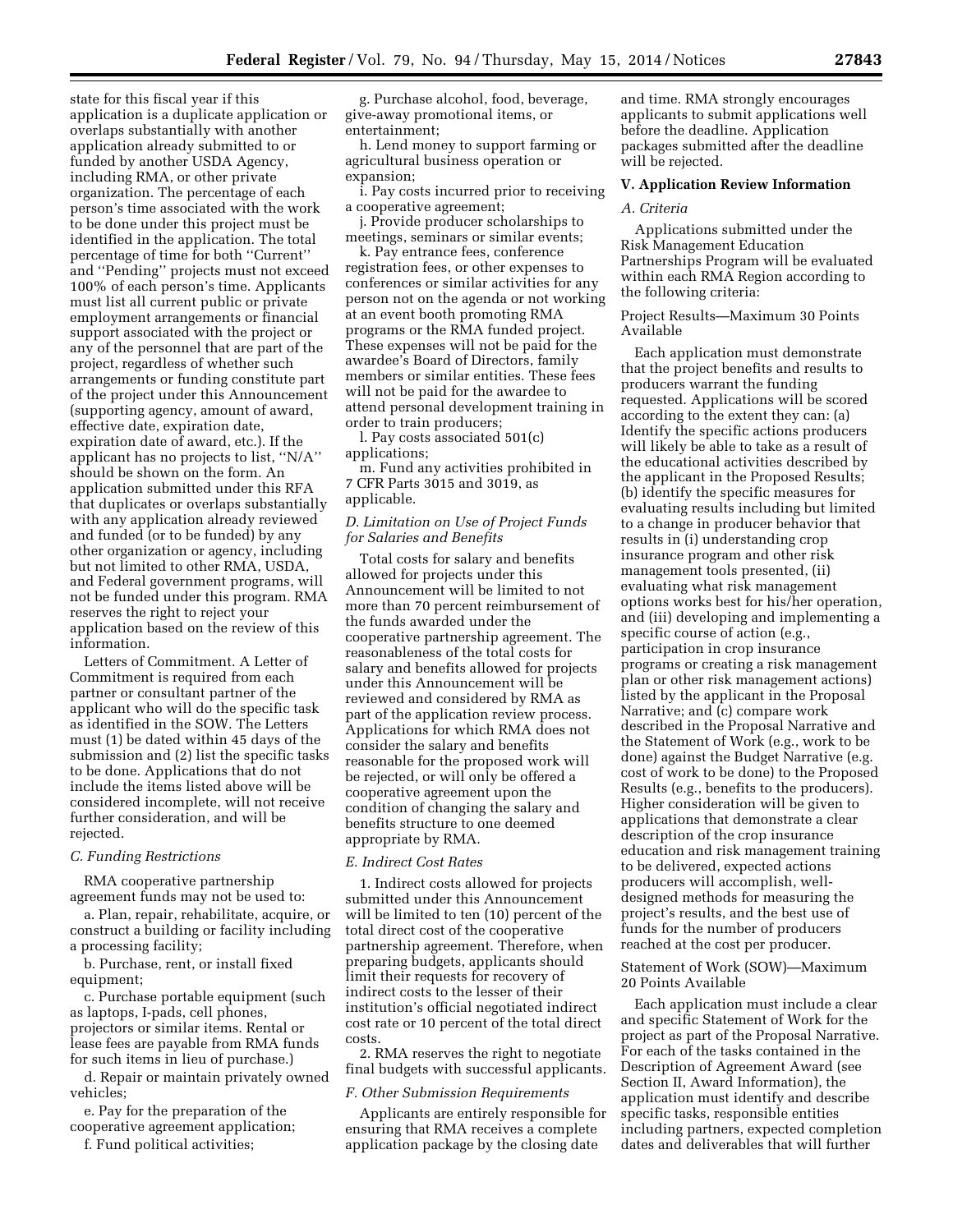the purpose of this program. RMA substantial involvement must be included. Higher consideration will be given to the Statement of Work that demonstrates specific, measurable results and definite deadlines for the completion of tasks.

### Partnering—Maximum 20 Points Available

Each application must list all partners working on the project, their titles, and how they will contribute to the deliverables listed in the application. The application must describe how each partner will aid in carrying out the project goal and purpose stated in this announcement and must include Letters of Commitment dated no more than 45 days prior to submission of the relevant application stating that the partner has agreed to do this work. Applications will receive higher consideration to the extent that the application demonstrates: (a) That partnership commitments are in place for the express purpose of delivering the program in this announcement; (b) that a broad group of producers will be reached within the State; (c) that partners are contributing to the project and involved in recruiting producers to attend the training; (d) that a substantial effort has been made to partner with organizations that can meet the needs of producers in the designated State; and (e) statements from each partner regarding the number of producers that partner is committed to recruit for the project that would support the estimates specified under the Project Impacts criterion. No points will be given if a partner is listed but there is no corresponding Letter of Commitment from the partner who is listed in the application.

Key Personnel and Organizational Capacity—Maximum 10 Points Available

Each application must demonstrate an ability to implement sound and effective project management practices. Higher scores in this category will be awarded to applications that demonstrate organizational skills, leadership, and experience in delivering services or programs that assist agricultural producers in the designated State. Each application must demonstrate that the Project Director has the capability to accomplish the project goal and purpose stated in this announcement by (a) having a previous or existing working relationship with the agricultural community in the designated State of the application, including being able to recruit approximately the number of producers to be reached in the

application and/or (b) having established the capacity to partner with and gain the support of producer organizations, agribusiness professionals, and agribusiness leaders locally to aid in carrying out a program of education and information, including being able to recruit approximately the number of producers to be reached in this application. Applications must designate an alternate individual to assume responsibility as Project Director in the event the original Project Director is unable to finish the project. Applications that will employ, or have access to, personnel who have experience in directing local educational programs that benefit agricultural producers in the respective State will receive higher rankings in this category.

### Budget Appropriateness and Efficiency—Maximum 20 Points Available

Applications must provide a (1) total cost of the project; (2) cost per producer and (3) a detailed budget narrative that clearly explains and justifies costs associated with the project's tasks listed in the Statement of Work. Applications must provide detailed costs by tasks listed in the Statement of Work. Applications will receive higher scores in this category to the extent that they can demonstrate a fair and reasonable use of funds appropriate for the project and a budget that contains the estimated cost of reaching each individual producer.

### *B. Review and Selection Process*

Applications will be evaluated using a two-part process. First, each application will be screened by USDA and RMA personnel to ensure that it meets the requirements in this Announcement. Applications that do not meet the requirements of this Announcement or that are incomplete will not receive further consideration during the next process. Applications that meet Announcement requirements will be sorted into the RMA Region in which the applicant proposes to conduct the project and will be presented to a review panel for consideration.

Second, the review panel will meet to consider and discuss the merits of each application. The panel will consist of not less than three independent reviewers. Reviewers will be drawn from USDA, other Federal agencies, and public and private organizations, as needed. After considering the merits of all applications within an RMA Region, panel members will score each application according to the criteria and

point values listed above. The panel will then rank each application against others within the RMA Region according to the scores received. The review panel will report the results of the evaluation to the Manager of FCIC. The panel's report will include the recommended applicants to receive cooperative partnership agreements for each RMA Region. Funding will not be provided for an application receiving a score less than 60. Funding will not be provided for an application that is ''highly similar'' to a higher-scoring application in the same RMA Region. ''Highly similar'' is defined as one that proposes to reach the same producers, farmers and ranchers who are likely to be reached by another applicant that scored higher by the panel and provides the same general educational material. An organization, or group of organizations in partnership, may apply for funding under other FCIC or RMA programs, in addition to the program described in this Announcement. However, if the Manager of FCIC determines that an application recommended for funding is sufficiently similar to a project that has been funded or has been recommended to be funded under another RMA or FCIC program, then the Manager may elect not to fund that application in whole or in part. The Manager of FCIC will make the final determination on those applications that will be awarded funding.

### **VI. Award Administration Information**

### *A. Award Notices*

The award document will provide pertinent instructions and information including, at a minimum, the following:

(1) Legal name and address of performing organization or institution to which the Manager of FCIC has issued an award under the terms of this request for applications;

(2) Title of project;

(3) Name(s) and employing institution(s) of Project Directors chosen to direct and control approved activities;

(4) Identifying award number assigned by RMA;

(5) Project period, specifying the amount of time RMA intends to support the project;

(6) Total amount of RMA financial assistance approved by the Manager of FCIC during the project period;

(7) Legal authority(ies) under which the award is issued;

(8) Appropriate Catalog of Federal Domestic Assistance (CFDA) numbers;

(9) Applicable RMA award terms and conditions;

(10) Approved budget plan for categorizing allocable project funds to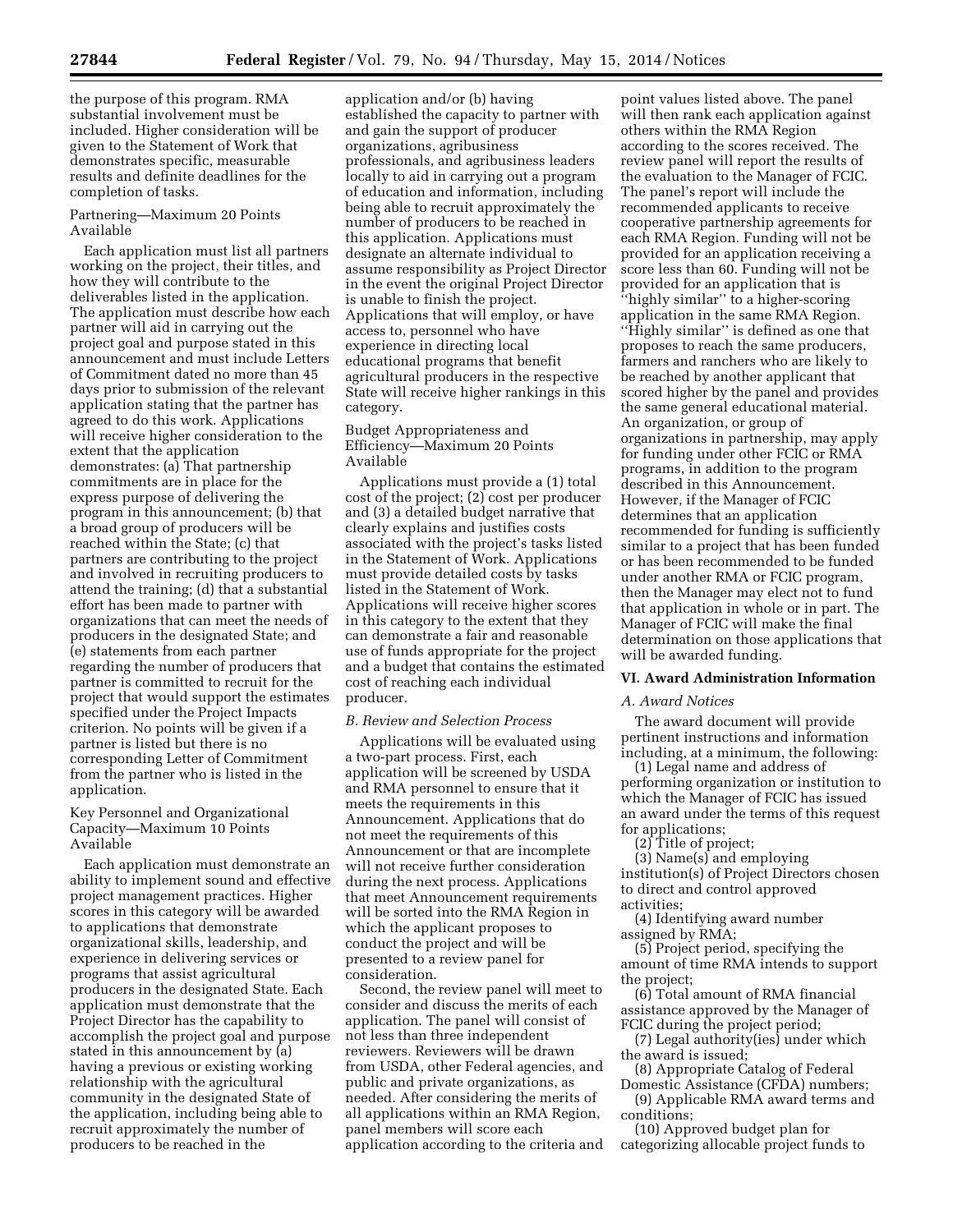accomplish the stated purpose of the award; and

(11) Other information or provisions deemed necessary by RMA to carry out its respective awarding activities or to accomplish the purpose of a particular award.

Following approval by the Manager of FCIC of the applications to be selected for funding, project leaders whose applications have been selected for funding will be notified. Within the limit of funds available for such a purpose, the Manager of FCIC will enter into cooperative partnership agreements with those selected applicants.

After a cooperative partnership agreement has been signed, RMA will extend to awardees, in writing, the authority to draw down funds for the purpose of conducting the activities listed in the agreement. All funds provided to the applicant by FCIC must be expended solely for the purpose for which the funds are obligated in accordance with the approved cooperative partnership agreement and budget, the regulations, the terms and conditions of the award, and the applicability of Federal cost principles. No commitment of Federal assistance beyond the project period is made or implied for any award resulting from this notice.

Notification of denial of funding will be sent to applicants after final funding decisions have been made and the awardees announced publicly. Unsuccessful applicants will be provided a debriefing upon request to the Director, Risk Management Education.

### *B. Administrative and National Policy Requirements*

#### 1. Requirement To Use USDA Logo

Applicants awarded cooperative partnership agreements will be required to use a USDA Logo provided by RMA for all instructional and promotional materials, when deemed appropriate.

2. Requirement To Provide Project Materials and Information to an RMA-Selected Representative

Applicants awarded cooperative partnership agreements will be required to provide RMA educational materials, tools, Web pages or similar items no later than 20 business days before use in the public domain for the purpose of RMA review and approval. Educational materials cannot be used without RMA approval. In addition, award recipients will assist RMA in evaluating the effectiveness of its educational programs by notifying RMA of upcoming training meeting and by providing

documentation of educational activities, materials, and related information to any representative selected by RMA for program evaluation purposes.

### 3. Access to Panel Review Information

Upon written request from the applicant, scores from the evaluation panel, not including the identity of reviewers, will be sent to the applicant after the review and award process has been completed.

4. Confidential Aspects of Applications and Awards

The names of applicants, the names of individuals identified in the applications, the content of applications, and the panel evaluations of applications will all be kept confidential, except to those involved in the review process, to the extent permitted by law. In addition, the identities of review panel members will remain confidential throughout the entire review process and will not be released to applicants. At the end of the fiscal year, names of panel members will be made available. However, panelists will not be identified with the review of any particular application. When an application results in a cooperative partnership agreement, that agreement becomes a part of the official record of RMA transactions, available to the public upon specific request. Information that the Secretary of Agriculture determines to be of a confidential, privileged, or proprietary nature will be held in confidence to the extent permitted by law. Therefore, any information that the applicant wishes to be considered confidential, privileged, or proprietary should be clearly marked within an application, including the basis for such designation. The original copy of an application that does not result in an award will be retained by RMA for a period of one year. Other copies will be destroyed. Copies of applications not receiving awards will be released only with the express written consent of the applicant or to the extent required by law. An application may be withdrawn at any time prior to award.

### 5. Audit Requirements

Applicants awarded cooperative partnership agreements are subject to audit.

6. Prohibitions and Requirements Regarding Lobbying

All cooperative agreements will be subject to the requirements of 7 CFR part 3015, ''Uniform Federal Assistance Regulations.'' A signed copy of the certification and disclosure forms must

be submitted with the application and are available at the address and telephone number listed in Section VII, Agency Contact.

Departmental regulations published at 7 CFR part 3018 imposes prohibitions and requirements for disclosure and certification related to lobbying on awardees of Federal contracts, grants, cooperative partnership agreements and loans. It provides exemptions for Indian Tribes and tribal organizations. Current and prospective awardees, and any subcontractors, are prohibited from using Federal funds, other than profits from a Federal contract, for lobbying Congress or any Federal agency in connection with the award of a contract, grant, cooperative partnership agreement or loan. In addition, for each award action in excess of \$100,000 (\$150,000 for loans) the law requires awardees and any subcontractors to complete a certification in accordance with Appendix A to Part 3018 and a disclosure of lobbying activities in accordance with Appendix B to Part 3018.: The law establishes civil penalties for non-compliance.

## 7. Applicable OMB Circulars

All cooperative partnership agreements funded as a result of this notice will be subject to the requirements contained in all applicable OMB circulars at *[http://](http://www.whitehouse.gov/omb/grants_circulars) [www.whitehouse.gov/omb/grants](http://www.whitehouse.gov/omb/grants_circulars)*\_ *[circulars](http://www.whitehouse.gov/omb/grants_circulars)*.

### 8. Requirement To Assure Compliance With Federal Civil Rights Laws

Awardees and all partners/ collaborators of all cooperative agreements funded as a result of this notice are required to know and abide by Federal civil rights laws, which include, but are not limited to, Title VI of the Civil Rights Act of 1964 (42 U.S.C. 2000d et. seq.), and 7 CFR part 15. RMA requires that awardees submit an Assurance Agreement (Civil Rights), assuring RMA of this compliance prior to the beginning of the project period. Although awardees are required to report on their civil rights compliance using demographic data among other methodologies, awardees are not required to collect demographic data directly from producers until such time as RMA has an approved form and process in place for that purpose.

### 9. Requirement To Participate in a Post Award Teleconference

RMA requires that project leaders participate in a post award teleconference, if conducted, to become fully aware of agreement requirements and for delineating the roles of RMA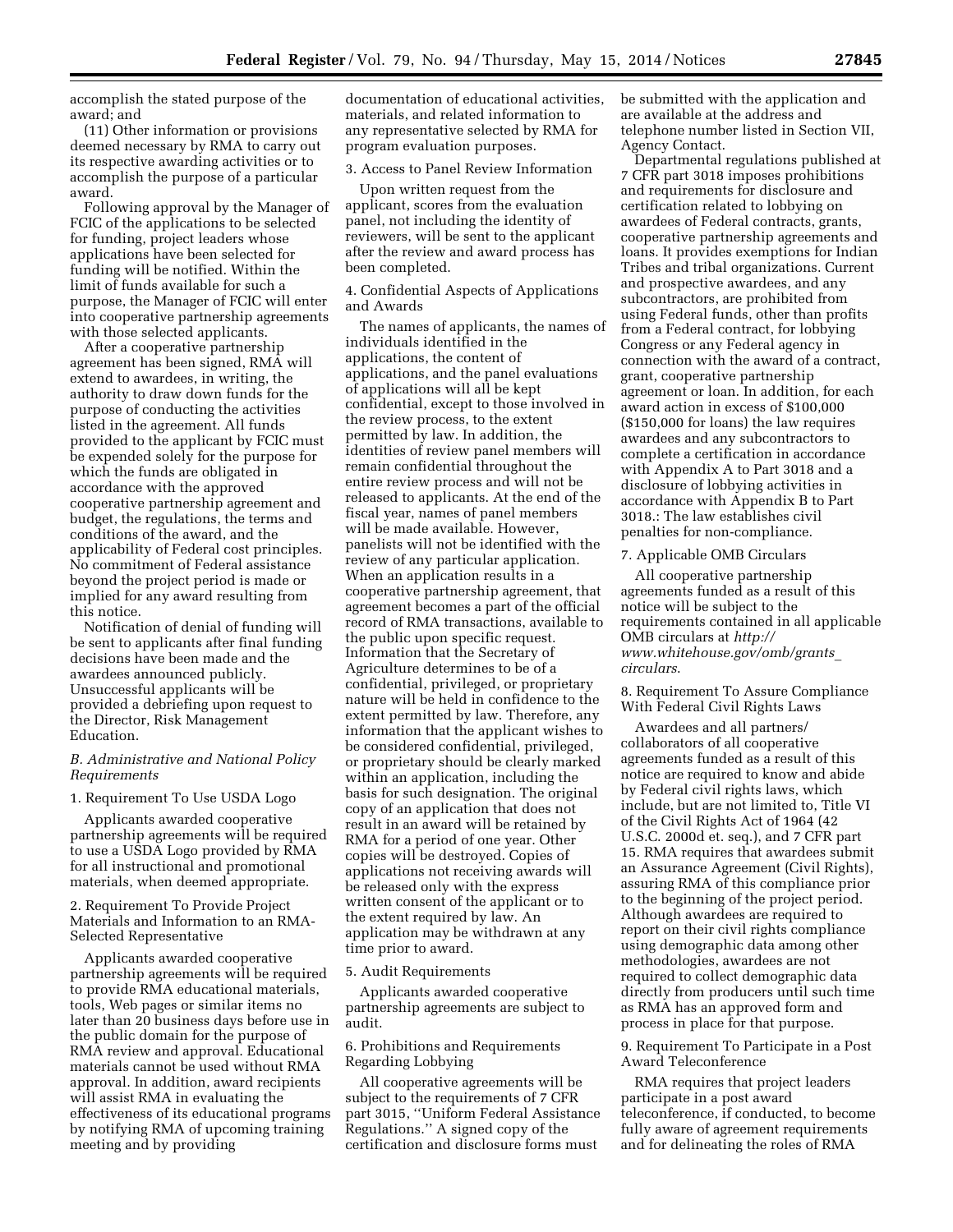personnel and the procedures that will be followed in administering the agreement and will afford an opportunity for the orderly transition of agreement duties and obligations if different personnel are to assume postaward responsibility.

10. Requirement To Participate in a Post Award Civil Rights Training

RMA requires that project leaders participate in a post award Civil Rights and EEO training to become fully aware of Civil Rights and EEO law and requirements.

11. Requirement To Submit Educational Materials to the Ag Risk and Farm Management Library

RMA requires that project leaders upload digital copies of all risk management educational materials developed because of the project to the Ag Risk and Farm Management Library at *[www.agrisk.umn.edu](http://www.agrisk.umn.edu)* for posting. RMA will be clearly identified as having provided funding for the materials.

#### *C. Reporting Requirements*

Awardees will be required to submit quarterly financial reports (OMB Standard Form 425) throughout the project period, as well as a final program and financial report not later than 90 days after the end of the project period. The quarterly progress reports and final program reports must be submitted through the Results Verification System. The Web site address is *http://[http://rvs.umn.edu/](http://rvs.umn.edu/Home.aspx/Home.aspx) [Home.aspx/Home.aspx](http://rvs.umn.edu/Home.aspx/Home.aspx)*.

#### **VII. Agency Contact**

#### **FOR FURTHER INFORMATION CONTACT:**

Applicants and other interested parties are encouraged to contact: USDA–RMA– RME, phone: 202–720–0779, email: *[RMA.Risk-Ed@rma.usda.gov.](mailto:RMA.Risk-Ed@rma.usda.gov)* You may also obtain information regarding this announcement from the RMA Web site at: *[http://www.rma.usda.gov/aboutrma/](http://www.rma.usda.gov/aboutrma/agreements) [agreements.](http://www.rma.usda.gov/aboutrma/agreements)* 

#### **VIII. Additional Information**

*A. The Restriction of the Expenditure of Funds To Enter Into Financial Transactions* 

The Agriculture, Rural Development, Food and Drug Administration, and Related Agencies Appropriations Act, 2012 (Pub. L. 112–55) contains the restriction of the expenditure of funds to enter into financial transactions Corporations that have been convicted of felonies within the past 24 months or that have federal tax delinquencies where the agency is aware of the felonies and/or tax delinquencies.

### Section 738 (Felony Provision)

None of the funds made available by this Act may be used to enter into a contract, memorandum of understanding, or cooperative agreement with, make a grant to, or provide a loan or loan guarantee to any corporation that was convicted (or had an officer or agency of such corporation acting on behalf of the corporation convicted) of a felony criminal violation under any Federal or State law within the preceding 24 months, where the awarding agency is aware of the conviction, unless the agency has considered suspension or debarment of the corporation, or such officer or agent, and made a determination that this further action is not necessary to protect the interest of the Government.

### Section 739 (Tax Delinquency Provision)

None of the funds made available by this Act may be used to enter into a contract, memorandum of understanding, or cooperative agreement with, make a grant to, or provide a loan or loan guarantee to, any corporation that [has] any unpaid Federal tax liability that has been assessed, for which all judicial and administrative remedies have been exhausted or have lapsed, and that is not being paid in a timely manner pursuant to an agreement with the authority responsible for collecting the tax liability, where the awarding agency is aware of the unpaid tax liability, unless the agency has considered suspension or debarment of the corporation and made a determination that this further action is not necessary to protect the interests of the Government.

### *B. Required Registration With the System for Award Management (SAM) for Submission of Proposals*

Under the Federal Funding Accountability and Transparency Act of 2006, the applicant must comply with the additional requirements set forth in Attachment A regarding the Dun and Bradstreet Universal Numbering System (DUNS) Requirements and the SAM Requirements found at 2 CFR part 25. For the purposes of this RFA, the term ''you'' in Attachment A will mean ''applicant''. The applicant will comply with the additional requirements set forth in Attachment B regarding Subawards and Executive Compensation. For the purpose of this RFA, the term ''you'' in Attachment B will mean ''applicant''. SAM (*[www.SAM.gov](http://www.SAM.gov)*) is a database that serves as the primary Government repository

for contractor information required for the conduct of business with the Government. This database will also be used as a central location for maintaining organizational information for organizations seeking and receiving grants from the Government. Such organizations must register in SAM prior to the submission of applications. A DUNS number is needed for SAM registration. For information about how to register in SAM, access *[www.SAM.gov](http://www.SAM.gov)*. Allow a minimum of 5 business days to complete the SAM registration.

#### *C. Related Programs*

Funding availability for this program may be announced at approximately the same time as funding availability for similar but separate programs—and CFDA No. 10.458 (Crop Insurance Education in Targeted States). These programs have some similarities, but also key differences. The differences stem from important features of each program's authorizing legislation and different RMA objectives. Prospective applicants should carefully examine and compare the notices for each program.

#### **Attachment A**

I. System for Award Management (SAM) Registration and Universal Identifier Requirements

A. Requirement for SAM

Unless you are exempted from this requirement under 2 CFR 25.110, you as the recipient must maintain the currency of your information in SAM until you submit the final financial report required under this award or receive the final payment, whichever is later. This requires that you review and update the information at least annually after the initial registration, and more frequently if required by changes in your information or another award term.

B. Requirement for Data Universal Numbering System (DUNS) Numbers

If you are authorized to make subawards under this award, you:

1. Must notify potential sub recipients that no entity (see definition in paragraph C of this award) may receive a subaward from you unless the entity has provided its DUNS number to you.

2. May not make a subaward to an entity unless the entity has provided its DUNS number to you.

C. Definitions for Purposes of This Award Term:

1. SAM means the Federal repository into which an entity must provide information required for the conduct of business as a recipient. Additional information about registration procedures may be found at *[www.SAM.gov](http://www.SAM.gov)*.

2. Data Universal Numbering System (DUNS) number means the nine-digit number established and assigned by Dun and Bradstreet, Inc. (D & B) to uniquely identify business entities. A DUNS number may be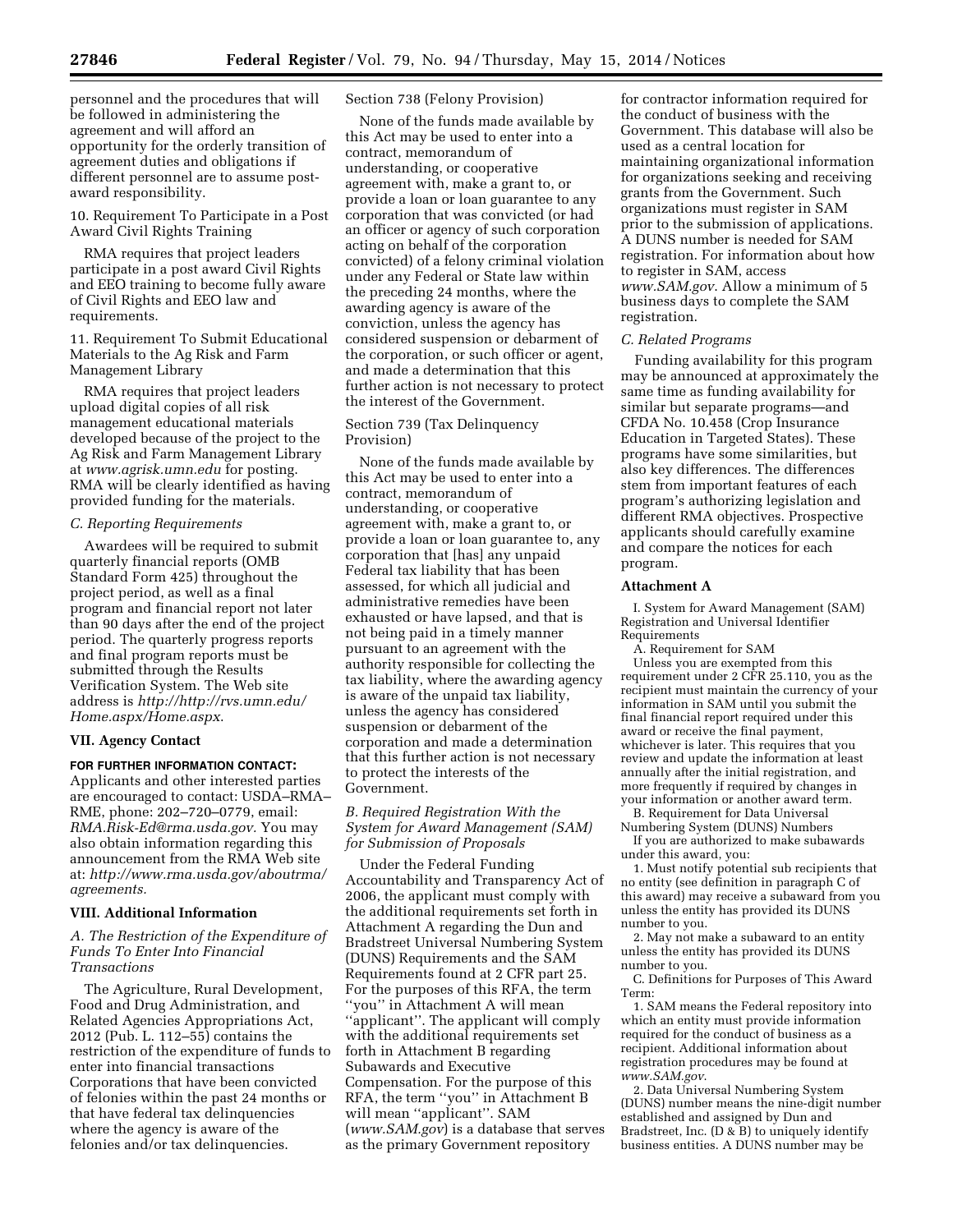obtained from D & B at *[www.fedgov.dnb.com/](http://www.fedgov.dnb.com/webform)  [webform](http://www.fedgov.dnb.com/webform)* 

3. Entity, as it is used in this award term, means all of the following, as defined at 2 CFR part 25, subpart C:

a. A Governmental organization, which is a State, local government, or Indian Tribe;

b. A foreign public entity; c. A domestic or foreign nonprofit

organization;

d. A domestic or foreign for-profit organization; and

e. A Federal agency, but only as a subrecipient under an award or subaward to a non-Federal entity.

4. Subaward:

a. This term means a legal instrument to provide support for the performance of any portion of the substantive project or program for which you received this award and that you as the recipient award to an eligible subrecipient.

b. The term does not include your procurement of property and services needed to carry out the project or program (for further explanation, OMB Circular A–I33, ''Audits of States, Local Governments, and Non-Profit Organizations'').

c. A subaward may be provided through any legal agreement, including an agreement that you consider a contract.

5. Subrecipient means an entity that:

a. Receives a subaward from you under this award; and

b. Is accountable to you for the use of the Federal funds provided by the subaward.

#### **Attachment B**

I. Reporting Sub Awards and Executive Compensation.

a. Reporting of first-tier subawards.

1. Applicability. Unless you are exempt as provided in paragraph d. of this award term, you must report each action that obligates \$25,000 or more in Federal funds that does not include Recovery funds (as defined in Section 1512(a)(2) of the American Recovery and Reinvestment Act of 2009 (Pub. L. 111– 5) for a subaward to an entity (see definitions in paragraph e. of this award term).

2. Where and when to report.

i. You must report each obligating action described in paragraph a.I. of this award term to *<http://www.fsrs.gov>* 

ii. For sub award information, report no later than the end of the month following the month in which the obligation was made. (For example, if the obligation was made on November 7, 2014, the obligation must be reported by no later than December 31, 2014.)

3. What to report. You must report the information about each obligating action that the submission instructions posted at *[http://](http://www.fsrs.gov)  [www.fsrs.gov](http://www.fsrs.gov)* 

b. Reporting Total Compensation of Recipient Executives.

1. Applicability and what to report. You must report total compensation for each of your five most highly compensated executives for the preceding completed fiscal year, if—

i. The total Federal funding authorized to date under this award is \$25,000 or more;

ii. In the preceding fiscal year, you received—

(A) 80 percent or more of your annual gross revenues from Federal procurement contracts

(and subcontracts) and Federal financial assistance subject to the Transparency Act, as defined at 2 CFR 170.320 (and subawards); and

(B) \$25,000,000 or more in annual gross revenues from Federal procurement contracts (and subcontracts) and Federal financial assistance subject to the Transparency Act, as defined at 2 CFR 170.320 (and subawards); and

iii. The public does not have access to information about the compensation of the executives through periodic reports filed under Section 13(a) or 15(d) of the Securities Exchange Act of 1934 (15 U.S.C. 78m(a), 780(d)) or Section 6104 of the Internal Revenue Code of 1986. (To determine if the public has access to the compensation information, see the U.S. Security and Exchange Commission total compensation filings at *[http://www.sec.gov/answers/](http://www.sec.gov/answers/execomp.htm) [execomp.htm](http://www.sec.gov/answers/execomp.htm)*.

2. Where and when to report. You must report executive total compensation described in paragraph b.1. of this award term:

i. As part of your registration profile at *<http://www.SAM.gov>*.

ii. By the end of the month following the month in which this award is made, and annually thereafter.

c. Reporting of Total Compensation of Sub Recipient Executives.

1. Applicability and what to report. Unless you are exempt as provided in paragraph d. of this award term, for each first-tier sub recipient under this award, you will report the names and total compensation of each of the sub recipient's five most highly compensated executives for the sub recipient's preceding completed fiscal year, if—

i. in the subrecipient's preceding fiscal year, the subrecipient received—

(A) 80 percent or more of its annual gross revenues from Federal procurement contracts (and subcontracts) and Federal financial assistance subject to the Transparency Act, as defined at ∼ CFR 170.320 (and subawards); and

(B) \$25,000,000 or more in annual gross revenues from Federal procurement contracts (and subcontracts), and Federal financial assistance subject to the Transparency Act (and subawards); and

ii. The public does not have access to information about the compensation of the executives through periodic reports filed under Section  $13(a)$  or  $15(d)$  of the Securities Exchange Act of 1934 (15 U.S.C. 78m(a), 780(d) or Section 6104 of the Internal Revenue Code of 1986. (To determine if the public has access to the compensation information, see the U.S. Security and Exchange Commission total compensation filings at *[http://www.sec.gov/answers/](http://www.sec.gov/answers/execomp.htm) [execomp.htm](http://www.sec.gov/answers/execomp.htm)*.

2. Where and when to report. You must report subrecipient executive total compensation described in paragraph c.1. of this award term:

i. To the recipient.

ii. By the end of the month following the month during which you make the subaward. For example, if a subaward is obligated on any date during the month of October of a

given year (i.e., between October 1 and 31), you must report any required compensation information of the subrecipient by November 30 of that year.

d. Exemptions

If, in the previous tax year, you had gross income, from all sources, under \$300,000, you are exempt from the requirements to report:

i. Subawards, and

ii. The total compensation of the five most highly compensated executives of any sub recipient.

e. Definitions. For purposes of this award term:

1. Entity means all of the following, as defined in 2 CFR part 25:

i. A Governmental organization, which is a State, local government, or Native

American tribe;

ii. A foreign public entity;

iii. A domestic or foreign nonprofit organization;

iv. A domestic or foreign for-profit organization;

v. A Federal agency, but only as a subrecipient under an award or subaward to a non-Federal entity.

2. Executive means officers, managing partners, or any other employees in

management positions.

3. Subaward:

1. This term means a legal instrument to provide support for the performance of any portion of the substantive project or program for which you received this award and that you as the recipient award to an eligible subrecipient.

ii. The term does not include your procurement of property and services needed to carry out the project or program (OMB Circular A–133, ''Audits of States, Local Governments, and Non-Profit Organizations'').

iii. A subaward may be provided through any legal agreement, including an agreement that you or a subrecipient considers a contract.

4. Subrecipient means an entity that: i. Receives a sub award from you (the

recipient) under this award; and ii. Is accountable to you for the use of the Federal funds provided by the subaward.

5. Total compensation means the cash and noncash dollar value earned by the executive during the recipient's or subrecipient's preceding fiscal year and includes the following (for more information see 17 CFR 229.402(c)(2):

i. Salary and bonus.

ii. Awards of stock, stock options, and stock appreciation rights. Use the dollar amount recognized for financial statement reporting purposes with respect to the fiscal year in accordance with the Statement of Financial Accounting Standards No. 123 (Revised 2004) (FAS 123R), Shared Based Payments.

iii. Earnings for services under non-equity incentive plans. This does not include group life, health, hospitalization or medical reimbursement plans that do not discriminate in favor of executives, and are available generally to all salaried employees.

iv. Change in pension value. This is the change in present value of defined benefit and actuarial pension plans.